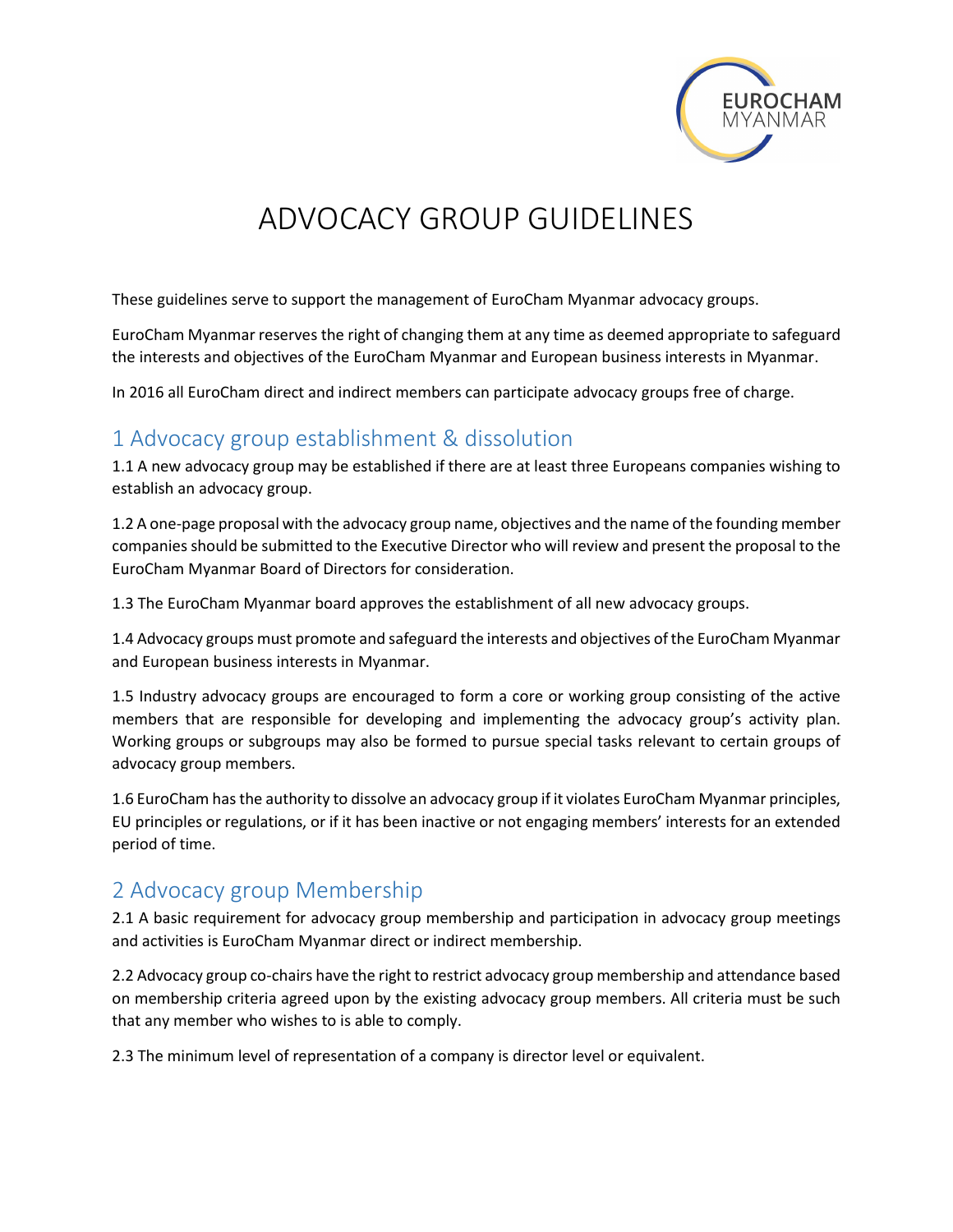

## 3 Advocacy group Objectives, Action Plans & Meetings

3.1 At the beginning of each year advocacy groups are urged to set annual objectives which must be aligned with the objectives of EuroCham Myanmar.

3.2 The advocacy group co-chairs are responsible for driving the advocacy group issues by planning interesting and useful meetings and events for the advocacy group.

3.3 Advocacy groups should develop an annual activity calendar which should include:

- a schedule for regular advocacy group meetings (not less than once per quarter)
- preparatory meetings for the advocacy group's annual position papers
- meetings with the Myanmar central and local governments
- advocacy group lunches with speakers on topics of interest to either the members of the advocacy group and/or to the larger EuroCham Myanmar business community in order to improve awareness of the advocacy group's issues (not less than two per year)
- round-table lunches, dinners or breakfast-meetings

3.4 The EuroCham Myanmar executive team assists with the logistical arrangements of meetings and events such as venue bookings and invitations.

3.5 Advocacy group members are responsible for taking their own meeting minutes. The executive team will assist with the distribution of the minutes.

### 4 Co-chairs & Co-chair Appointment Process

4.1 Co-chairs are responsible for maintaining and increasing the membership of the advocacy group and are therefore encouraged to introduce and refer new potential members to the executive team and the advocacy group.

4.2 Each advocacy group should appoint two or three co-chairs, subject to a vote by advocacy group members.

4.3 All members are eligible to be advocacy group co-chairs. Honorary members, members representing NGOs, trade offices or other non-company organisations are not eligible to join an advocacy group.

4.4 Advocacy groups may decide amongst themselves when to elect or appoint new co-chairs, though it is recommended that advocacy groups review and reconfirm the advocacy group leadership at least once every two years.

4.5 If a co-chair position becomes vacant, coordinating staff in the EuroCham Myanmar executive team will inform all members listed in the advocacy group mailing list at least *fourteen days* in advance of the next co-chair election and will also ask for volunteer replacement candidates. Confirmations or elections will then in turn take place in the next advocacy group meeting.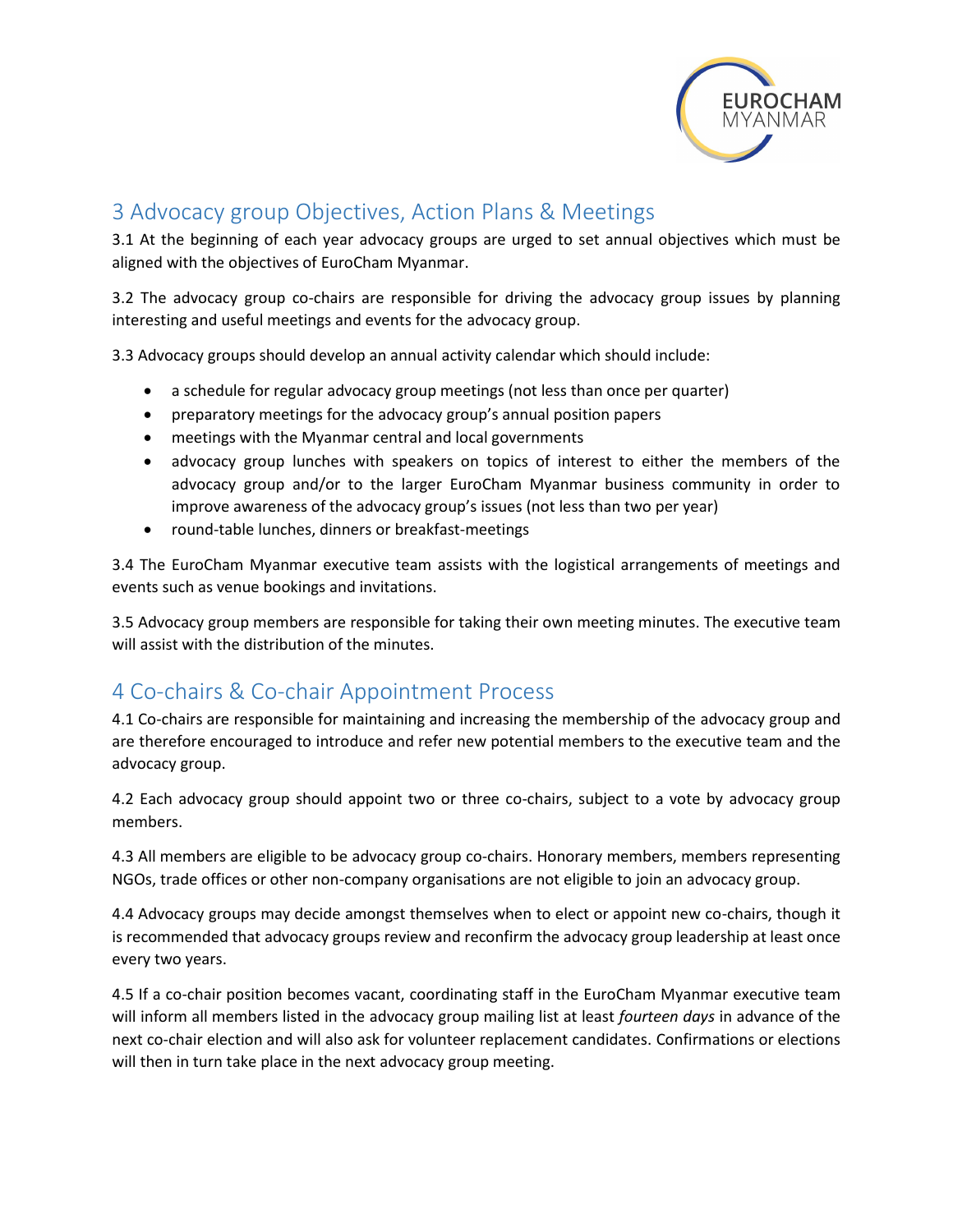

4.6 If there are more candidates than available co-chair positions, secret balloting will be conducted at the beginning of the advocacy group meeting with the results announced at the end of the meeting. If the number of candidates equals the number of vacant positions, no voting will be necessary and the candidate(s) will simply be confirmed.

4.7 Proxies may be used for advocacy group co-chair elections with every attending member company permitted to carry ONE proxy. Each member has one vote.

4.8 Advocacy group co-chairs are issued EuroCham Myanmar business cards.

#### 5 External Communication

5.1 The EuroCham Myanmar Chairman and Executive Director are the spokespeople of the chamber and the only persons authorized to speak on behalf of the chamber. All external communication must be sent to the Executive Director for review prior to being sent out. External communication includes press releases, letters and statements to the government, web postings or any communication that can be deemed as being a public statement on behalf of EuroCham Myanmar.

5.2 All EuroCham Myanmar external communication must be issued and sent out through the executive team. The executive team is also responsible for coordinating statements from different advocacy groups on the same subject.

5.3 In public, advocacy group co-chairs may only express the opinions of the advocacy group and not the opinion of any individual company when representing an advocacy group.

5.4 EuroCham Myanmar logos may not be used in non-chamber related documents and presentations.

### 6 Dedicated advocacy group Staff

6.1 Advocacy groups may propose to employ dedicated officers in order to more effectively manage advocacy group affairs such as the advocacy group's issues.

6.2 The appointment of dedicated staff positions is subject to prior approval by the Executive Director & Board of Directors to ensure that the advocacy group's objectives are in line with the chamber's objectives.

6.3 Dedicated staff reports to the EuroCham Myanmar Executive Director.

6.4 All costs incurred related to the employment and the overhead/workspace of dedicated staff are to be borne by the members of the relevant advocacy groups and are to be paid in advance. New members joining the advocacy group are expected to share these expenses.

6.5 Office space allowing, dedicated advocacy group staff should be stationed free of charge in the office of EuroCham Myanmar.